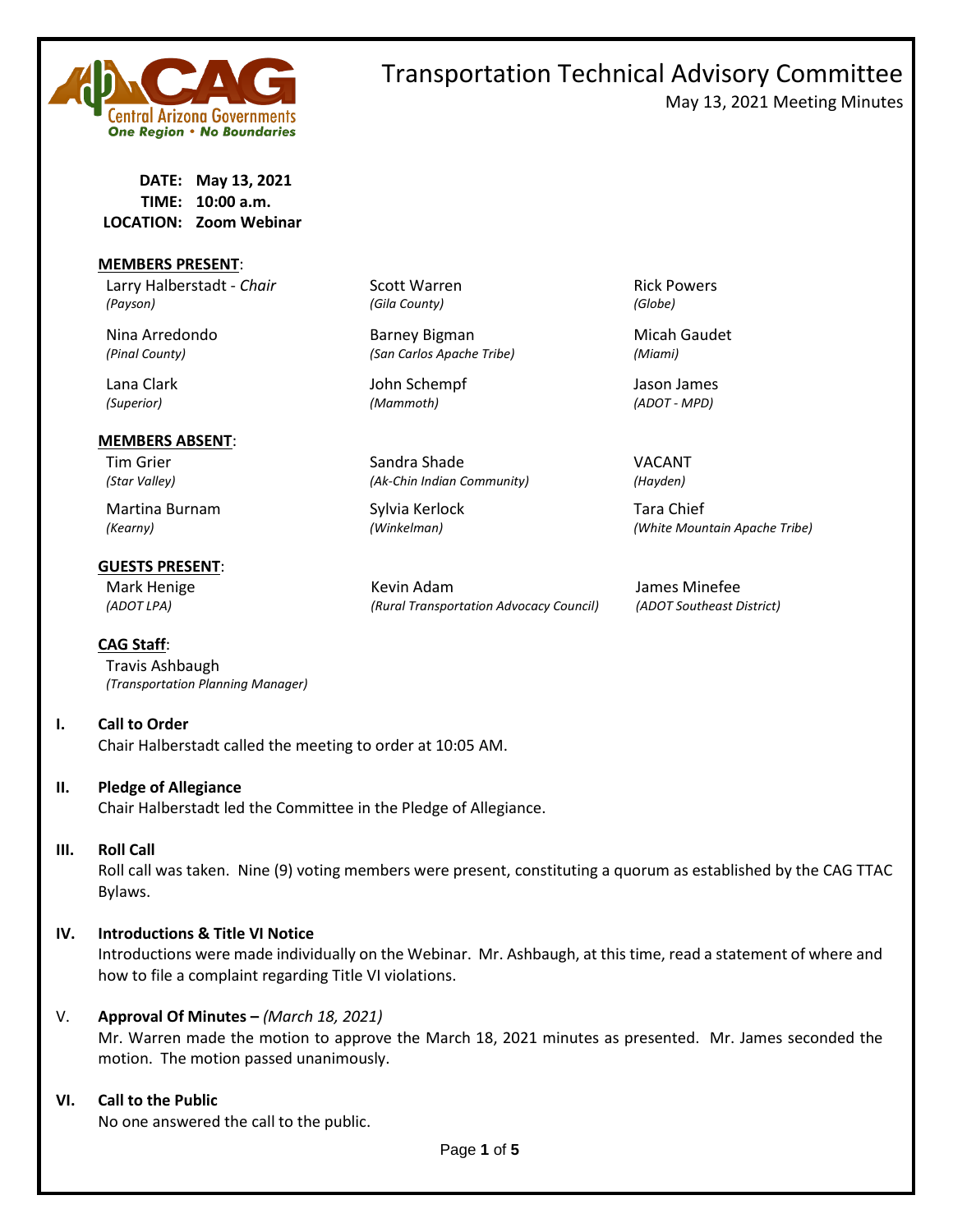

# Transportation Technical Advisory Committee May 13, 2021 Meeting Minutes

### **VII. Standing Reports**

## **A. Member Jurisdictions**

## **Gila County**

Mr. Warren reported on one (1) item:

1. Environmental Clearances for the **"Golden Hill Road"** sidewalk project **(Project # GIL 18-01D / TRACTS # T009001D)** were received on May 11, 2021. The Temporary Construction Easements (TCEs) are now being pursued with the five property owners. The project is expected to advertise for construction before September 30, 2021.

## **Payson**

Mr. Halberstadt reported on one (1) item:

1. The Town is continuing to work on the 60 percent Design plans and Right-Of-Way (ROW) acquisition on the **"Granite Dells Road"** project **(Project # PAY 19-01D)**.

## **Globe**

Mr. Powers reported on two (2) items:

- 1. The Design for the **"Pinal Creek Bridge – Cottonwood Street (Structure #9711)"** project **(Project # GLB 21-01D)** should be starting soon. Jacobs Engineering was the consultant selected to conduct the Design work.
- 2. The IGA for the Highway Safety Infrastructure Program (HSIP) project **"White Mountain Road (BIA 10) & Airport Road – Street Light Project (Project # SCA 21-01D)** in San Carlos, has been signed by the Tribe and sent back to ADOT. Once ADOT signs off, Design can begin.

# **B. Multi-Modal Planning Division, ADOT**

Mr. James reported on three (3) items:

- 1. The **FY22-26 Tentative Five-Year Program** was presented to the State Transportation Board on April 16, 2021. The next planned public hearings are scheduled to be held on May 21, 2021. The projected approval of the Five-Year Program is scheduled for June 18, 2021.
- 2. The U.S. Department of Transportation (DOT) has recently published a Notice of Funding Opportunity (NOFO) to apply for \$1 billion in FY2021 discretionary grant funding through the Rebuilding American Infrastructure with Sustainability and Equity (RAISE) grants. RAISE was formerly known as BUILD and TIGER. For this round of RAISE grants, the maximum grant award is \$25 million, and no more than \$100 million can be awarded to a single State, as specified in the appropriations act. Up to \$30 million will be awarded to planning grants, including at least \$10 million to Areas of Persistent Poverty. To provide technical assistance to prospective applicants, DOT is hosting a series of webinars during the FY2021 RAISE grant application process. To register for the webinars visit [www.transportation.gov/RAISEgrants/outreach.](http://www.transportation.gov/RAISEgrants/outreach) The deadline to submit an application is July 12, 2021 at 5pm Eastern.
- 3. The **HSIP Call-for-Projects – FY25/26** is scheduled to advertise on July 1, 2021. Due date for the HSIP applications is November 1, 2021.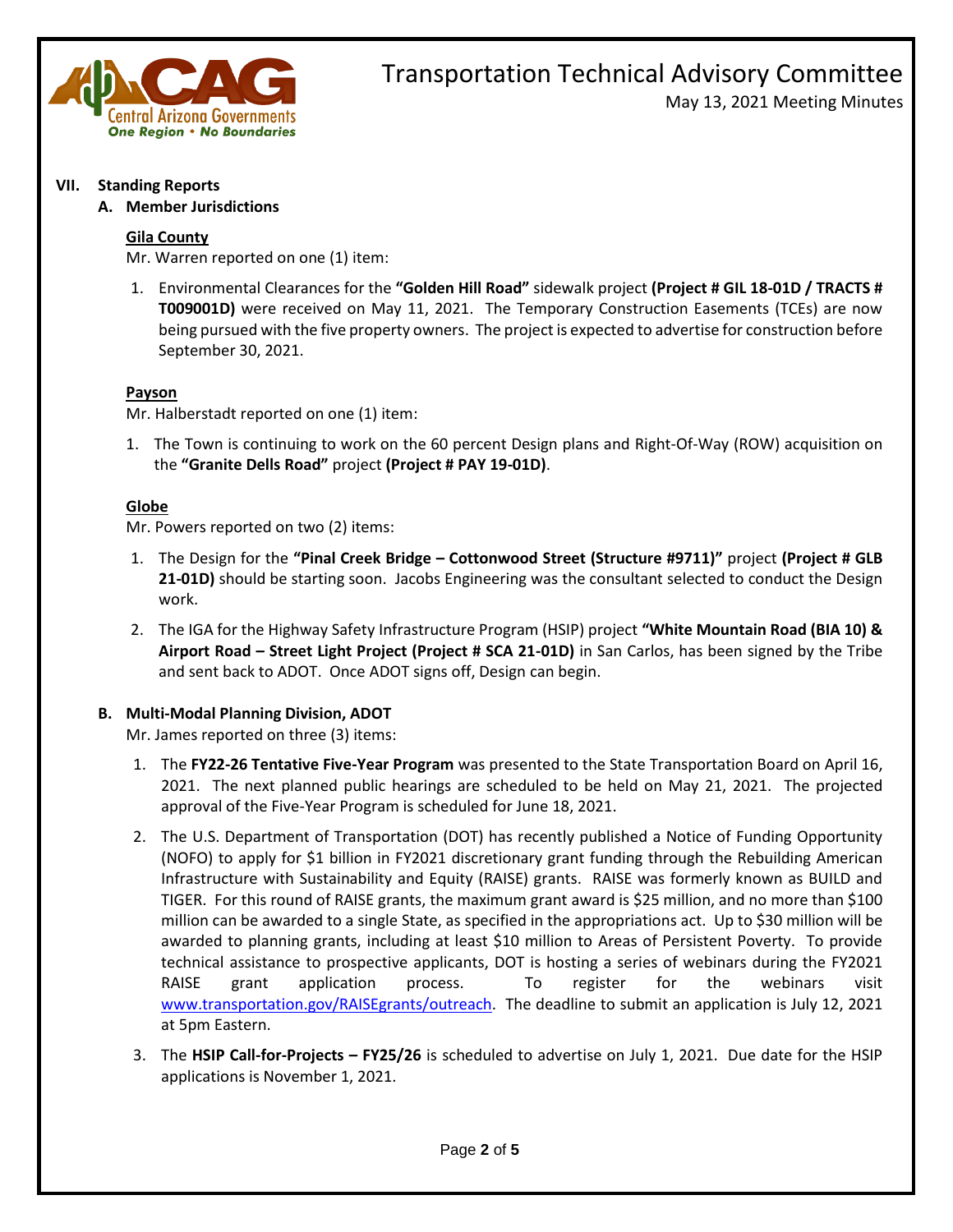

# Transportation Technical Advisory Committee

May 13, 2021 Meeting Minutes

# **C. Local Public Agency, ADOT**

Mr. Henige reported on five (5) items:

- 1. Starting July 1, 2021, all projects must use the new 2021 ADOT Standard Specifications Manual.
- 2. ADOT Roadway Design Guidelines were updated and is now available as of January 2021.
- 3. Links for the HSIP presentation from the EDC Stakeholder Meeting that was held in March 2021 will be sent to be shared with the TTAC members.
- 4. Made a request for any information-topics from TTAC members with regards to processes, successes and/or challenges for Local Agencies with Fed-aid projects. Topics could be discussed at the next "Every Day Counts" quarterly meeting that is scheduled for June 2021. However, the June 2021 meeting may be canceled.
- 5. Module 2 of 7 of the ADOT LPA Training series is scheduled for May 20, 2021 in which process of project initiation will be discussed.

# **D. District, Engineers, ADOT**

Mr. Minefee from the Southeast District had two (2) items to report:

- 1. The repairs on the fencing that was damaged from the Salt & Griffin fire was completed and will be closing out the project relatively soon.
- 2. The Southeast District is planning on submitting an HSIP application for a walkway out near the San Carlos Apache Gold Casino

# **E. CAG Transportation Planning Update**

Mr. Ashbaugh had four (4) items to report:

- 1. The Pinal County Transit Governance Study has wrapped up. All presentations that were scheduled regarding the final recommendations have been presented. The Final Report and all associated study documents can be accessed on the CAG website.
- 2. The Gila County Transit Governance Study (GCTGS) is in the final stages. The last Technical Working Group (TWG) of the study was held in April 2021 to look over where cost benefits and efficiencies could be made if combining services under one governing body. The TWG requested to see the detailed figures that was behind the analysis. The consultants (AECOM) are currently looking more into the detailed financials of the major providers, as well as Gila County as a whole, with regards to transit funded activities to provide an analysis suggested by the TWG. The next schedule TWG meeting is yet to be determined however the Project Management Team will be going over the detailed figures in the coming week.
- 3. Traffic Counts for the Calendar Year of 2021 are now complete and have been uploaded to the MS2 website [\(https://cag.public.ms2soft.com/tcds/tsearch.asp?loc=Cag&mod=\)](https://cag.public.ms2soft.com/tcds/tsearch.asp?loc=Cag&mod=). These were the 17 "growth counts" that captured 7-day counts. Each community should have had at least one count location and this is done every year. For Calendar Year 2022, only the 17 "growth counts" are scheduled to be counted. CAG would then have to send out an Request for Proposals (RFP) to begin the next six-year cycle of counts in which year one would count all 400 locations required by the Highway Performance Monitoring System (HPMS) program.
- 4. Pictures of the newly constructed Winkelman bridge were also shared that were received from Sylvia Kerlock from the Town.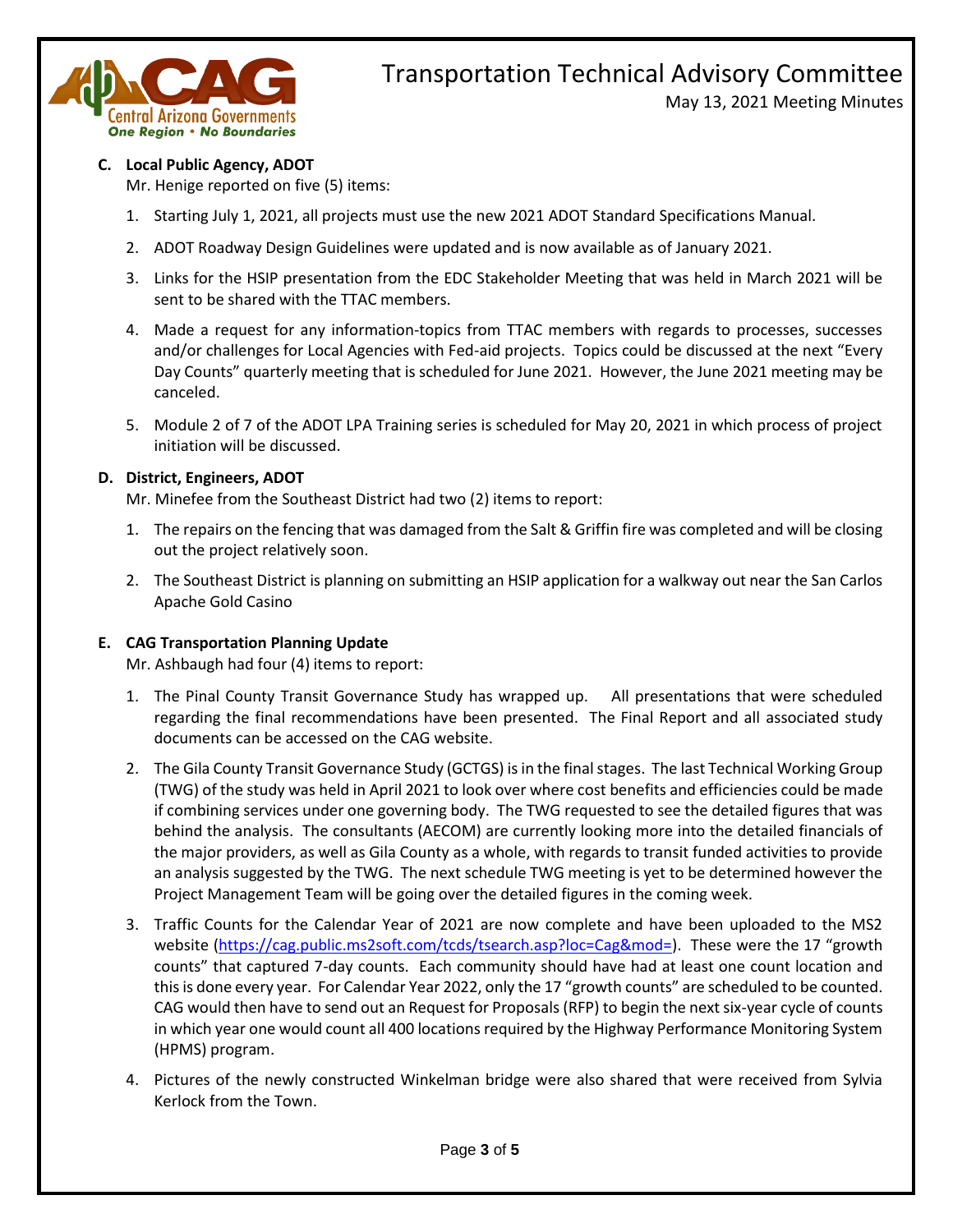

# Transportation Technical Advisory Committee May 13, 2021 Meeting Minutes

### **VIII. Old Business**

### **Transportation Improvement Program (TIP)**

No action was taken. Mr. Ashbaugh stated that a "Call-for-Projects" regarding the Surface Transportation Block Grant Program (STBGP) funds soon. He hopes to make that call for the July 2021 meeting but is waiting on a few situations involving other projects to clear before initiating that process. The "Call-for-Projects" would most likely be for the latter years of the 10-year TIP.

#### **IX. New Business**

## **A. RTAC Regional Project List – Call-for-Projects**

Mr. Ashbaugh stated this topic has been preliminarily discussed to the committee at the last meeting. The Rural Transportation Advocacy Council (RTAC) is looking to gather a list of local projects from each of the rural Councils of Governments (COGs) and seek expected State Budget Surplus funds for the FY23 Budget cycle. Mr. Adam, the administrator of RTAC provided the background and explanation for the momentum behind such an endeavor.

Mr. Adam stated that if one is following what is happening at the state capital and in Washington D.C., there appears to be plenty of revenue opportunities to be directed towards transportation over the next few years. It is not clear how all this will manifest itself, but there are many one-time funding bills towards transportation on the state level, while earmarking is becoming more popular again on the federal level. On the state level, there has been growing support from State Legislators to fund infrastructure, but that support has stopped short of supporting a fuel tax increase or raising revenues to do so. He stated that since the economy has been good over the last few years and has generated surplus revenues, it has created a perfect opportunity for the State Legislators to support infrastructure needs without raising taxes.

Mr. Adam stated that the big problem with earmarking is that it potentially separates the project from normal programming and prioritizing parameters. He stated when Legislators are presenting their one-time funding bills regarding infrastructure, they easily make the case and show the merits for that specific project, however, they fail to justify why that project should move to the front of the "funding line" without going through a formal prioritization process. He stated that through RTAC, the members will continue to explore funding opportunities and strategies in which to affectively go after State Budget Surplus funds. Mr. Adam stated that this is a compromise using earmarking and providing a list of projects that was prioritized through the regional planning organizations planning processes within the Greater Arizona region.

Mr. Ashbaugh then proceeded to run down through the application process. He explained the application follows the same concept of CAG's Surface Transportation Block Grant Program (STBGP) application with the exception that no local match is required but highly encouraged. He then proceeded to explain the scoring aspect of the application in that additional bonus points will be awarded (1 additional point for every 5% of local matching funds; 5 additional points if partnering with another agency). Mr. Ashbaugh stated that TTAC will rank these projects and then collectively come up with a prioritization list that enables our region to select the top project(s) to be submitted to RTAC for the \$40 million package by October 1, 2021.

### **B. Round Table**

Ms. Arredondo stated that the consultant on the BUILD Grant that was awarded to Pinal County is now preparing build descriptions and exhibits for ROW. This will be part of the 95 percent plans submission that is due the first week of June 2021. The Draft Geotechnical Report is expected to be completed at the end of